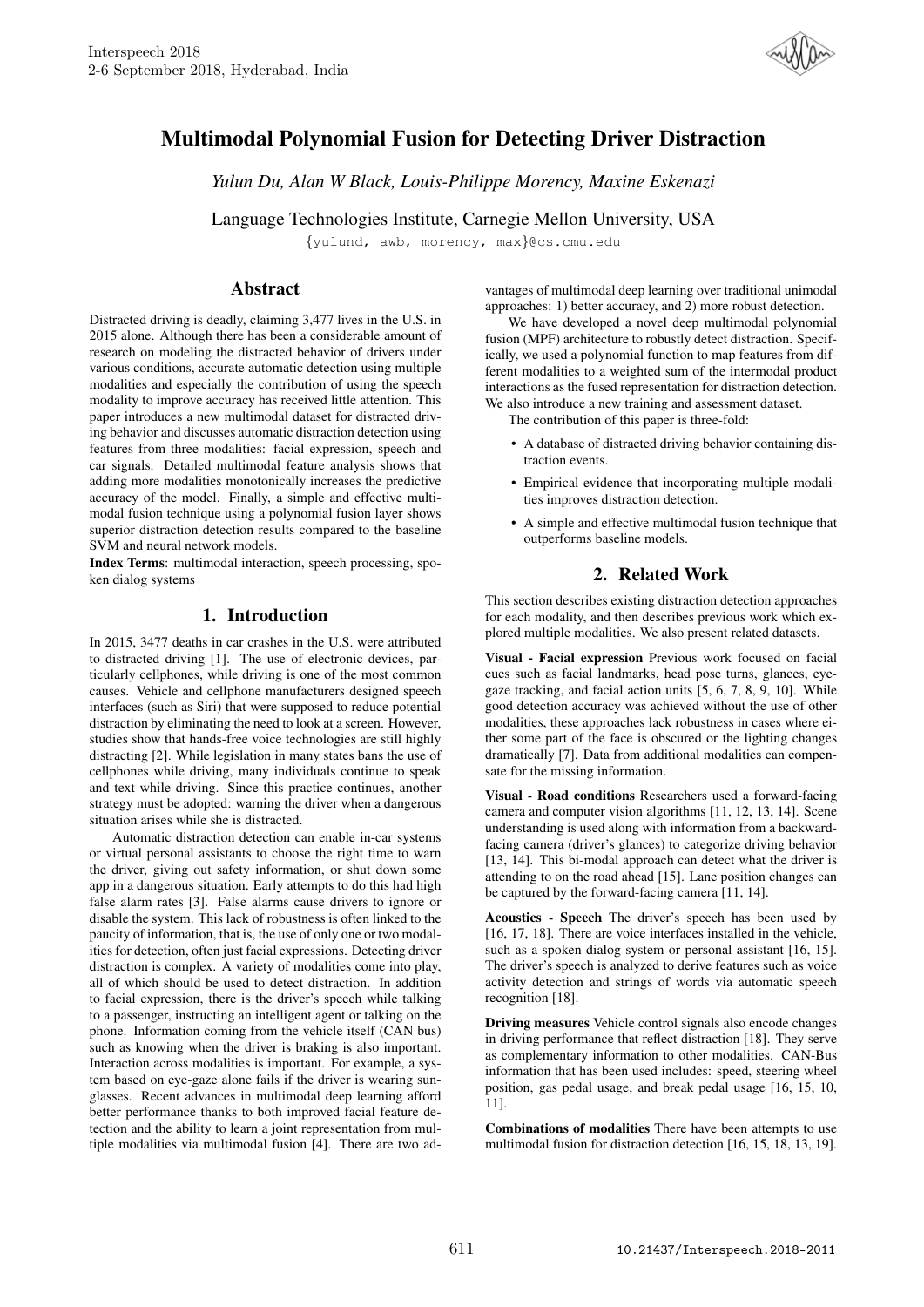These used early fusion techniques that concatenate multimodal features into a single feature vector. For example, [19] uses modalities similar to those used in this paper. They used data from front and rear-facing cameras to extract road and facial features, audio from a microphone to extract the energy of speech, and CAN-bus information. They performed early feature fusion, trained machine learning models for binary classification of distraction, and showed promising results. This did not, however, model the intermodal interaction amongst features [20]. We compare our MPF model to their best binary classification model, SVM, below.

Other information A few studies have used body position from a Kinect camera [21]. This indicates whether the driver's both hands are on the steering wheel. Physiological signals such as an electroencephalogram (EEG) have also been studied [10]. Both approaches require additional equipment not commonly found on vehicles (often due to cost). Due to the limited amount of existing data and the fact that these signals are noisy, they are less interesting for distraction detection.

Datasets One of the most well-studied distraction detection datasets is UTDrive [16]. Collected in the 2000s, it is naturalistic and multimodal, and has a speech interface. Beside the limited sensor capabilities existing at the time the data was recorded, the dataset does not have: 1) extensive dialog interaction (i.e. phone usage), and 2) sufficient amounts of data. Taamneh et al. [22] released a multimodal distracted driving dataset which is large enough for our needs, but does not include recorded speech. To investigate distraction detection using multimodal deep learning, we need a dataset that has speech and more instances of distraction.

### 3. Multimodal Distraction Dataset

We designed a dataset that can capture more instances and nuances of distraction (we have  $\sim 147k$  datapoints at frame-level in the training set and ∼ 25% of them correspond to places where the driver was distracted). Specifically, we wanted to create distracting instances that afford different degrees of cognitive load, due to the road conditions, the type of message to be dealt with and the coincidence of the two. We also wanted to represent several sources of messages: texts, phone calls and emails. We recorded as many different modalities as possible (forward camera, backward camera, microphone, car information). There were 30 subjects, 7 female and 23 male, each driving for about 15 minutes (minimum 9 minutes, maximum 21.36 minutes).

While driving, each subject had three types of interaction at different levels of cognitive load with the message agent on an Android phone. For example, low cognitive load is a combination of low-load email from Mom asking if the driver was feeling ok today while the subject was driving on a straightaway. High load is the combination of a friend asking the driver to list five things she wants for her upcoming birthday while she is entering a hairpin turn. Messages were sent as: text messages, phone calls, and email. The four modalities we captured were time synchronized. After driving, the subject was asked to watch the recording and annotate stretches of time (start and end point) when they felt they had been distracted.

Data collection system architecture The simulated driving route was created using the OpenDS driving simulator [23]. Traffic signs, a traffic light, hairpin turns, and odd objects along the side of the road created situations that demanded attention.



Figure 1: *Proposed Multimodal Polynomial Fusion model*

The simulator recorded and synchronized the driving data. A spoken dialog system was connected to a personal assistant that interacted with the driver to produce the predefined messages. The MultiSense recorder [24] recorded and synchronized facial videos and speech from a backward-facing camera. Open Broadcaster screen capture software  $\frac{1}{1}$ , served as the forwardfacing camera, capturing what the subject saw on the screen while driving. A wizard interface controlled all of the submodules and initiated tasks in the dialog system. Each type of signal was synchronized with timestamps and saved to the database.

The multimodal distraction detection dataset will be made publicly available after Interspeech publication of this paper.

## 4. Multimodal Polynomial Fusion

In this section, we present multimodal polynomial fusion (MPF) for learning fused representations for distraction detection.

Given feature vectors  $x_F$ ,  $x_S$ ,  $x_C$  at each time frame (10Hz) from face, speech, and car modalities respectively, we want to learn a shared hidden representation  $h_{fusion}$  that captures the interaction amongst these modalities to detect driver distraction at that time frame.

The cube activation function  $f_{cube}(z) = (z)^3$  [25], where  $z = h_1 + h_2 + \ldots + h_n + \beta_0$ , is a simple way to learn such a shared representation from multiple feature vectors  $(h_1, h_2, ..., h_n)$ , along with a bias term  $\overline{\beta_0}$  of the same dimension. It is a special configuration of Polynomial Networks [26, 27, 28, 29, 30]. Chen et al. [25] show that the product interactions of features captured by cube activation empirically lead to a better representation for dependency parsing. Intuitively, the cube activation function resembles a polynomial kernel that extracts 3-combinations with repetitions from  $h_1$ ,  $h_2$ , ...,  $h_n$ , and  $\beta_0$ :

$$
(h_1 + h_2 + \dots + h_n + \beta_0)^3 = \sum_{i,j,k \in \{1,\dots,n\}} h_i \odot h_j \odot h_k
$$
  
+
$$
\beta_0 \odot \sum_{i,j \in \{1,\dots,n\}} h_i \odot h_j + \beta_0^2 \odot \sum_{i \in \{1,\dots,n\}} h_i + \beta_0^3
$$
  
(1)

where ⊙ is the Hadamard product.

<sup>1</sup>https://obsproject.com/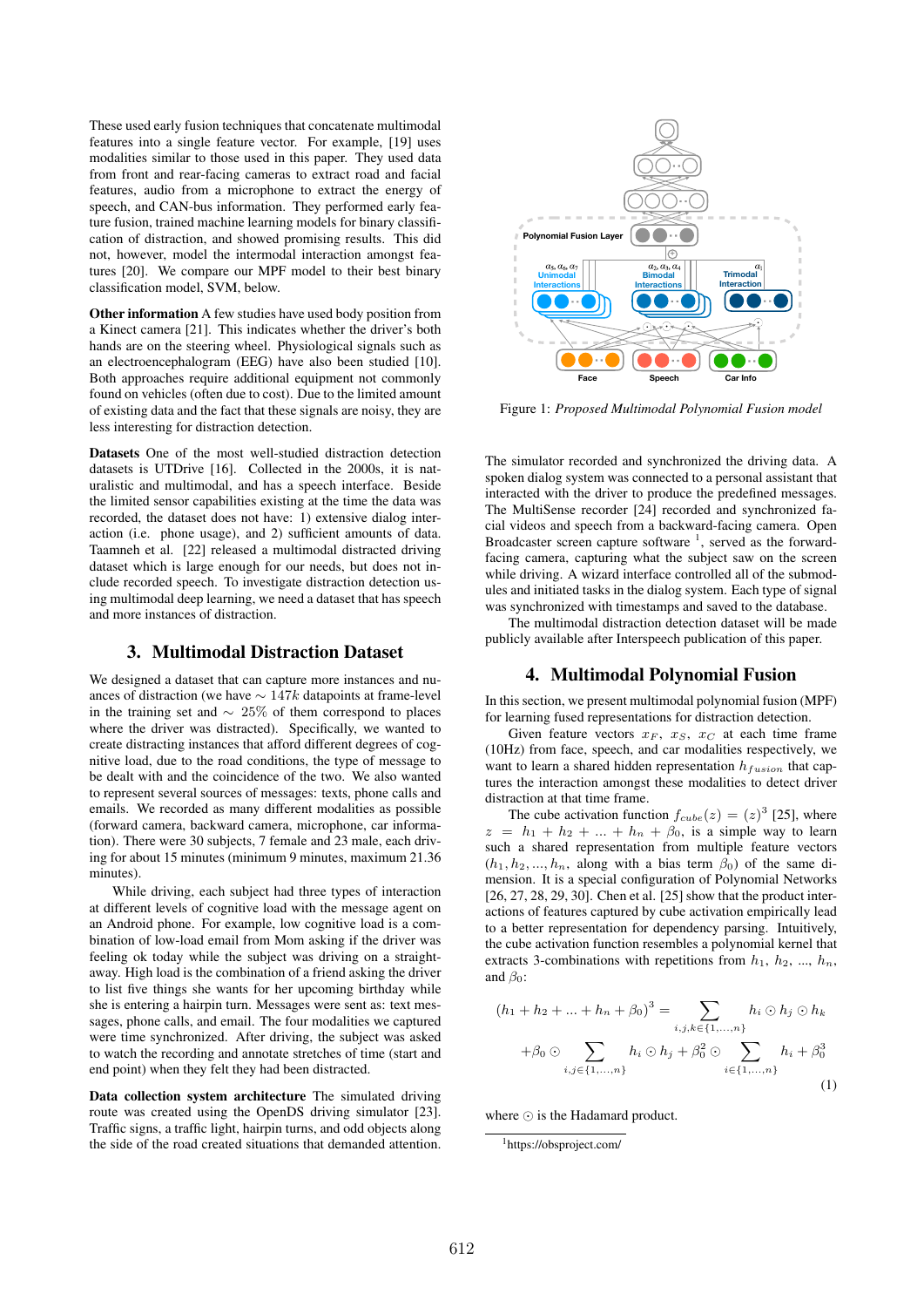The multimodal polynomial fusion (MPF) layer is inspired by the cube activation function. First, the feature vectors from each modality are transformed so that all of them have the same dimension  $|h|$ , so that an element-wise product (the Hadamard product) of features from different modalities can be performed:

$$
h_F = W_F x_F, \quad h_S = W_S x_S, \quad h_C = W_C x_C
$$
 (2)

where  $W_F \in \mathbb{R}^{|h| \times |x_F|}$ ,  $W_S \in \mathbb{R}^{|h| \times |x_S|}$ ,  $W_C \in \mathbb{R}^{|h| \times |x_C|}$ . Then  $h_F$ ,  $h_S$ , and  $h_C$  could be passed to a cube activation to model the intermodal interactions of the three:  $h_{fusion}$  =  $(h_F + h_S + h_C + \beta_0)^3$ .

However, cube activation captures redundant combinations from duplicated feature modalities, although being computationally efficient. For example,  $h_F \odot h_F \odot h_C$  is also an interaction term captured by cube activation, but it is not a reasonable representation to include in multimodal fusion, since modalities need not be repeatedly used in intermodal interaction. Such redundancy could increase complexity and lead to inferior predictive results.

To alleviate this problem, the multimodal polynomial fusion (MPF) layer (Eq. 3) is designed to model  $h_{fusion}$  by summing up selected weighted intermodal interaction amongst the three feature modalities. Each interaction is derived by an element-wise product of features. The proposed neural architecture is shown on Figure 1. The multimodal fusion representation is calculated using the following polynomial function:

$$
h_{MPF} = f_{MPF}(h_F, h_S, h_C) = (\alpha_0 \cdot h_F \odot h_S \odot h_C + \alpha_1 \cdot h_F \odot h_S + \alpha_2 \cdot h_F \odot h_C + \alpha_3 \cdot h_S \odot h_C \quad (3)
$$

$$
+ \alpha_4 \cdot h_F + \alpha_5 \cdot h_S + \alpha_6 \cdot h_C + \beta_0)
$$

where  $\alpha_i \in \mathbb{R}$  are learnable parameters adjusting the weight of each term,  $\beta_0 \in \mathbb{R}^{|h|}$  is the bias term, and  $\odot$  is the elementwise multiplication of vectors. Thus,  $h_F \odot h_S \odot h_C$  models trimodal interaction;  $h_F \odot h_C$ ,  $h_F \odot h_S$ , and  $h_S \odot h_C$  models bimodal interaction;  $h_F$ ,  $h_S$ , and  $h_C$  are the unimodal features. Essentially,  $h_{MPF}$  is a weighted sum of the product interactions of the feature vectors from the three modalities.

The advantage of the polynomial fusion layer is that it explicitly specifies the desired combinations of modalities to model interaction and also learns the weights for all intermodal dynamics. The polynomial fusion layer can easily be extended to accommodate more modalities by adding more terms in the polynomial.

We then feed the fused hidden representation  $h_{MPF}$  to a tanh activation:

$$
h_{fusion} = \tanh(h_{MPF})\tag{4}
$$

The tanh activation function is used because  $h_{MPF}$  is unbounded and thus needs to be controlled by bounded non-linear activation [31]. Empirically, we found that  $tanh$  did stabilize network training and led to better results than unbounded activations such as ReLU.

Finally, the hidden representation  $h_{fusion}$  is fed to a twolayer feed forward neural network with dropouts and ReLU activations. The complete model is shown on Figure 1.

### 5. Experiments

We now describe the multimodal features, baseline models, experimental methodology, and results.



Figure 2: *A case-in-point visualization of distraction for three modalities: Face, Speech, and Car. Each feature modality is reduced and normalized to a one-dimensional space and projected onto a continuous time axis. The grey area denotes the time period when the driver said she was distracted.*

#### 5.1. Multimodal Features

This paper focuses on three modalities: facial expression/movement, speech, and car information. Feature sets were extracted from the backward facing camera video and the speech signal.

Facial features The OpenFace [32] toolkit is a state-of-the-art tool used for facial landmark detection, head pose estimation, facial action unit recognition, and eye-gaze estimation. The facial features we use include: a) *Facial landmarks (FL):* 68 points on the face (204 values). b) *Gaze vectors:* 3D vector and gaze angle for each eye (8 values), and 28 2D and 3D eye region landmarks for each eye (280 values). c) *18 Action Units (AU):* regression and binary outputs of all the available AUs in [32] (36 values). d) *Head pose:* 3D translation and 3D rotation of head pose (6 numbers). Facial features are extracted at a frame rate of 30Hz.

Speech features The OpenSMILE [33] toolkit is an audio feature extractor that extracts a knowledge-based feature set. The speech-related features include: a) *Prosody:* Pitch and loudness. b) *Voice-Quality (VQ):* jitter and shimmer, creaky voice. c) *Frame Energy*. d) *Voice Activity Detection (VAD)*. e) *F0 fundamental frequency*. f) *Syllables per second (SPS)*. The speechrelated features are extracted with a moving window of 300ms and a shift of 100ms.

Car driving measures The features from the car logged by the driving simulator are: a) *Speed of the vehicle:* a real number (in km/h). b) *Steering wheel position:* a continuous number from -1 to 1. c) *Gas pedal position:* a continuous number from 0 to 1. d) *Break pedal position:* a continuous number from 0 to 1.

All of the above features were synchronized with respect to the frame of audio features (10Hz). Distraction classification is performed here on a frame-wise basis.

Qualitative feature analysis Feature value variation by dimensionality reduction for each of the three modalities over time is shown for one example in Figure 2. The grey area denotes the time period when the driver said she was distracted. Figure 2 shows that when the driver screamed, there was a peak in the speech features as well as a corresponding peak in the facial features, due to mouth opening. Similarly, when the driver turned her head to the side toward the phone, the facial features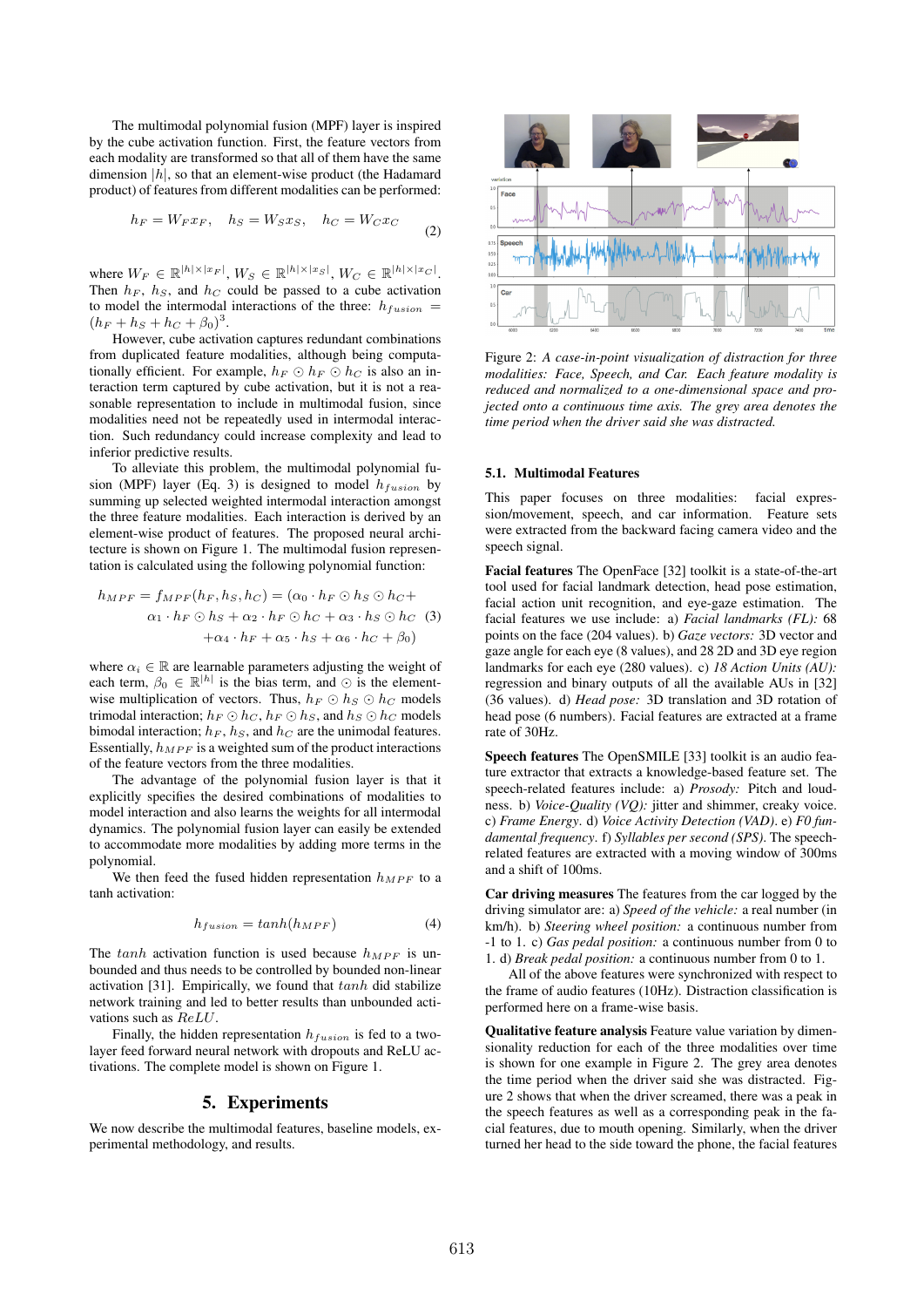show a negative peak. There was also a significant change in car information showing the moment when the driver realized that she went off the road and tried to shift back onto it. This qualitative analysis shows that the feature peaks may correlate with and complement one another in indicating driver distraction (the grey area). Thus, distraction detection may benefit from modeling the intermodal interaction of the modalities.

#### 5.2. Baseline Models

We compare our model (*MPF*) to seven baseline models and *MPF* variants: *Majority* is the trivial baseline predicting the majority label; *SVM* is the Support Vector Machine using early fusion multimodal features in [19] which achieves the best performance on binary classification of distraction; *NN-Early* is a two-layer feed forward neural network that takes the concatenation of features from three modalities; *NN-Cube* is the cube activation function for fusing features from three modalities described in [25]; *NN-TC* is the tanh-cube activation function for fusing features from three modalities described in [31]; *MPF-1* and *MPF-2*, which are variants of our full *MPF* model, use one modality and two modalities as input respectively. To ensure fair comparisons of neural network models, all of the fused representations have the same size (except for early fusion which has a larger size due to concatenation) and are fed to a two-layer feed forward neural network with the same number of parameters using the train/dev/test partition mentioned below.

Table 1: *Distraction detection results on the multimodal distraction dataset test portion. Our model outperforms the baseline models for unweighted accuracy (Acc), Area Under Curve (AUC), Equal Error Rate (EER), and F-1 score. (For EER only, the lower the score the better the performance.)*

| Model      | Modal.  | Acc.   | <b>AUC</b> | EER    | $F-1$  |
|------------|---------|--------|------------|--------|--------|
| Majority   |         | 0.7753 | 0.5000     | 0.5000 |        |
| $MPF-1$    | F       | 0.7749 | 0.6752     | 0.3714 | 0.4965 |
|            | S       | 0.7491 | 0.5271     | 0.4850 | 0.1816 |
|            | C       | 0.7724 | 0.5141     | 0.4928 | 0.0813 |
| $MPF-2$    | $F + S$ | 0.7976 | 0.6960     | 0.3568 | 0.5318 |
|            | $F + C$ | 0.7932 | 0.6935     | 0.3579 | 0.5269 |
|            | $S + C$ | 0.7633 | 0.5386     | 0.4787 | 0.1987 |
| <b>SVM</b> | All     | 0.7542 | 0.6637     | 0.3768 | 0.4772 |
| NN-Early   | All     | 0.8046 | 0.6867     | 0.3693 | 0.5208 |
| NN-Cube    | All     | 0.8023 | 0.7048     | 0.3488 | 0.5453 |
| NN-TC      | All     | 0.8015 | 0.6931     | 0.3615 | 0.5290 |
| <b>MPF</b> | All     | 0.8139 | 0.7152     | 0.3416 | 0.5641 |

### 5.3. Methodology

The 30 subjects were randomly separated into 20/5/5 train/dev/test sets. Each subject is in only one partition so that models can generalize to new drivers. For each subject, features are scaled to zero mean and unit variance. The binary classification of distraction is performed at frame-level, so the train/dev/test sets have 147k/36k/37k datapoints. Since the data is imbalanced, the performance of the models is evaluated by Area Under ROC Curve (AUC), Equal Error Rate (EER), and F-1 score. We chose the hyper-parameters of each model based on its development set performance. Neural network models were trained using the Adam optimizer [34] with a step learn-



Figure 3: *ROC curve of MPF (all three modalities), MPF-2 (facial and car modalities), and MPF-1 (facial modality).*

ing rate scheduler, regularized by dropouts [35]. The size of the fused representation  $|h|$  is 16 and the size of hidden layers is 8.

#### 5.4. Results and Discussion

In Table 1, we report the experimental results of the baseline models and our *MPF* model with accuracy, AUC, EER, and F-1 score. For *MPF-1* and *MPF-2*, we also show the choice of feature combinations that was used. Other baseline models besides *Majority* use all three modalities.

Table 1 shows that *MPF* performs best for the combinations of modalities (*MPF-1* and *MPF-2*). It also shows that even if some unimodal features have poor performance, all modalities contribute to a certain extent to the results. That is, we achieve monotonically increasing accuracy with MPF using modalities that may not individually have good performance. This emphasizes the importance of intermodal interaction in multimodal fusion representation.

Results show that MPF performs better than the baseline models (all using three modalities), where the *MPF* model achieves an AUC of 0.7152, an EER of 0.3416, and an F-1 score of 0.5641 on the test set, while the best baseline *NN-Cube* achieves 0.7048, 0.3488, and 0.5453 respectively.

We also show the ROC curve of selected models in Figure 3. at various detection thresholds. We see that using more modalities (blue curve) has the largest ROC AUC. Performance increased when the speech modality was added. By adjusting the detection threshold, *MPF* achieves the lowest false positive rate while preserving good detection accuracy.

# 6. Conclusion

The results confirm that combining signals from multiple modalities through MPF affords better prediction performance for distraction detection due to its ability to model unimodal, bimodal and trimodal interactions. In future work we plan to add the fourth modality from the forward-facing camera that records road conditions to further boost performance.

## 7. Acknowledgements

We thank the anonymous reviewers for their valuable comments. We thank Zhenqiang Xu and Qizhe Xie for suggestions on the draft. This work has been sponsored by the U.S. Department of Transportation grant (Carnegie Mellon University UTC T-SET). The opinions expressed in this paper do not necessarily reflect those of the U.S. Department of Transportation.